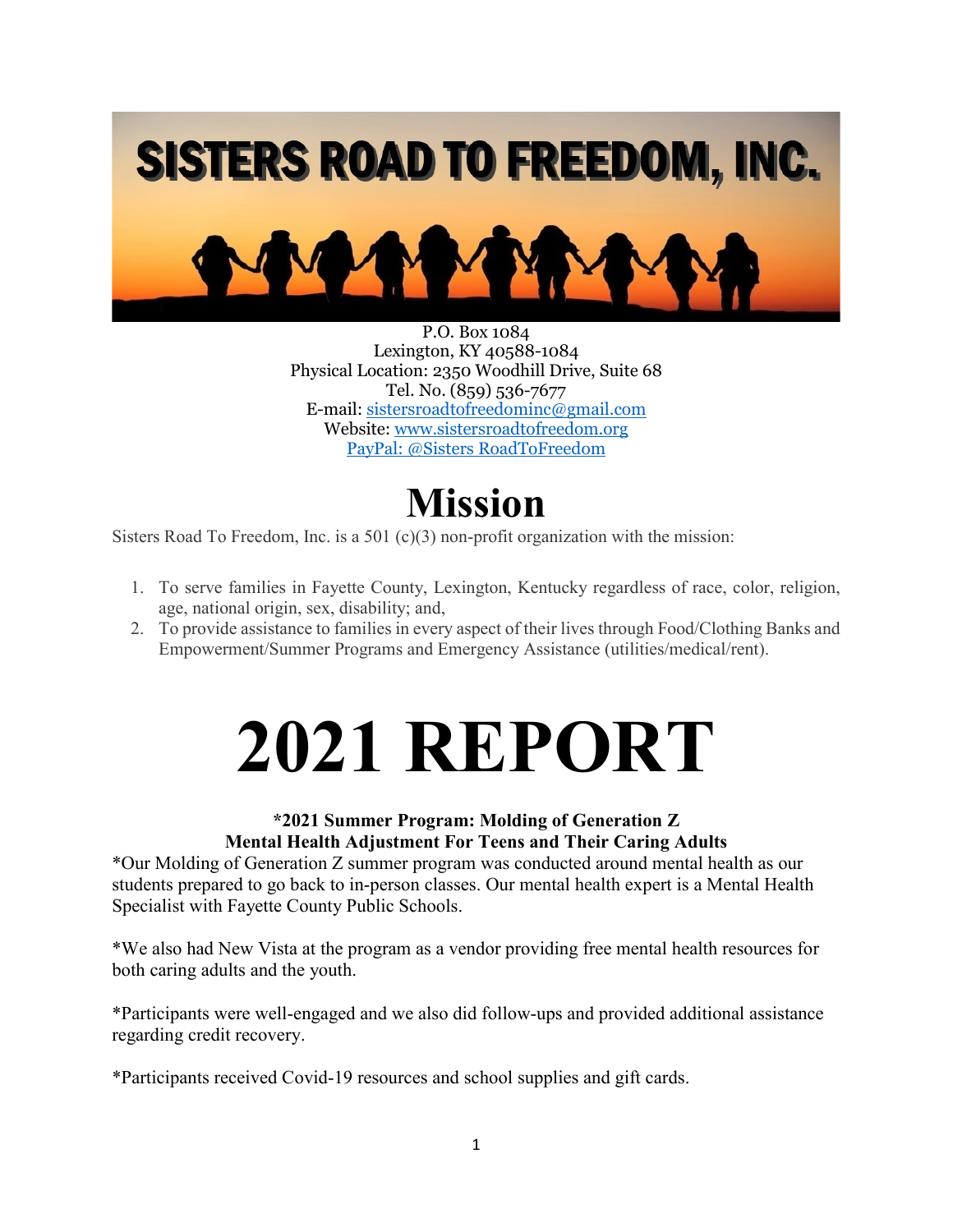

#### **\*Weekly Food Pantry and Clothing/Household Items**

\*Average attendance on Wednesdays: 17 heads of household

\*Average attendance on Saturdays: 30 heads of household

\*We distributed assorted sizes in diapers, pull-ups, baby wipes, baby clothes and other baby accessories

\*We distributed masks and hand sanitizers, Clorox Wipes and other disinfectant wipes

\*The food pantry diversified its organic food distribution, adding fresh eggs, CSA Farm Shares through Elmwood Stock Farm and summer vegetables from Black Soil

\*Thanksgiving Distribution were gift cards from Kroger's to allow families to buy what they need for their Thanksgiving meals

#### **\*Community Resource Fairs**

\*We held several outdoor markets on site during the summer months

\*Participated in the YMCA North Side Community Fair

\*Participated in The Nest Community Fair held at Duncan Park

\*Crown Employment Agency provided employment opportunities on site

\*Back to school resource fair where backpacks and schools supplies, reading books, and other educational materials were distributed

#### **Some of the agencies that made referrals to Sisters Road in 2021:**

\*\*HealthFirst Bluegrass \*Fayette County Public Schools \*Baptist Health Hospital \*Key Assets \*Lexington-Fayette Health Department

#### **Fundraisers:**

\*Southern Chef Cook-Off Challenge organized by Chef Joseph Lane was held at Southern Deli & Tavern benefiting Sisters Road To Freedom, Inc.

\*The family of Brenda Biddle McFaddin held a Memorial Service and family and friends donated in her memory as she was a friend and donor of Sisters Road To Freedom, Inc.